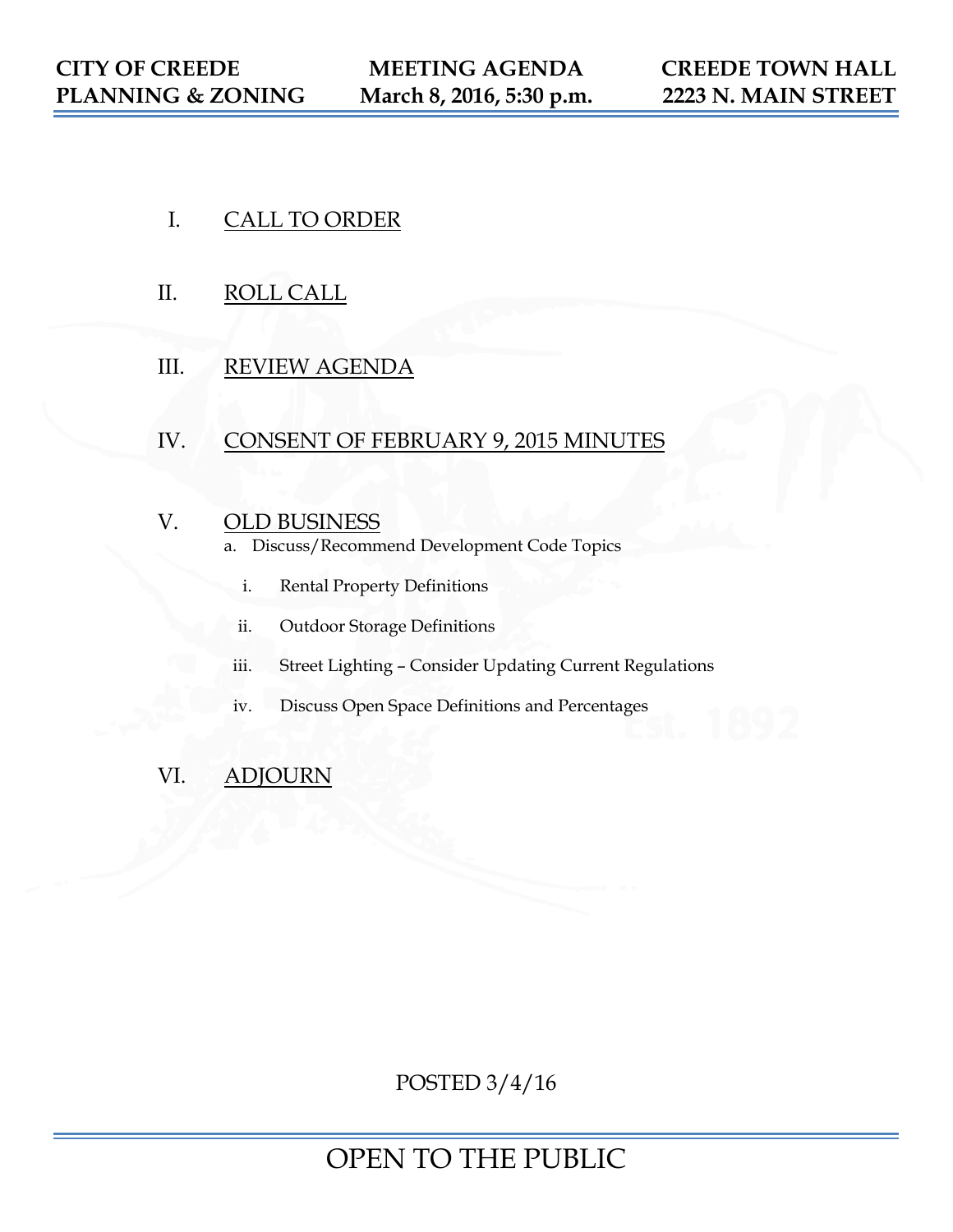# **PLANNING & ZONING COMMISSION CITY OF CREEDE, COLORADO – A TOWN February 9, 2016**

#### REGULAR MEETING

The Planning and Zoning Commission of the City of Creede – a Town, County of Mineral, State of Colorado, met in the Creede Town Hall at the hour of 5:31 p.m. There being present at the call of the roll the following persons:

COMMISSIONERS PRESENT: Rex Sheppard,Ed Vita [arr. 5:37 p.m.], Frank Freer, Eric Grossman COMMISSIONERS ABSENT: Lauri Jordan Commission Vice Chair Freer, presiding, declared a quorum present: Those members of staff also present were as follows: Clyde Dooley, Town Manager

Randi Snead, Town Clerk/Treasurer

#### AGENDA

Dooley added an update on the old school property rezoning. Commissioner Grossman moved and Commissioner Freer seconded to approve the agenda as amended. The vote was unanimous. Commission Vice Chair Freer declared the motion carried.

#### CONSENT OF JANUARY 12, 2016 MINUTES

Commissioner Grossman moved and Commissioner Freer seconded to approve the January 12, 2016 minutes as presented. There were two yes votes and one abstention [Shepperd]. Commission Vice Chair Freer declared the motion carried.

### PUBLIC HEARING AND RELATED ACTIONS

# RECOMMEND CREEDE DEVELOPMENT CODE

Commission Vice Chair Freer opened the public hearing. There were no comments for or against adoption and no written correspondence had been received. Commission Vice Chair Freer closed the public hearing. The Commission requested that the following changes were made:

- In, 9-12-040 (g), replace "more than two (2) unexcused absences within a twelve (12) month period" with "unexcused absence from three consecutive regularly scheduled meetings."
- In Definitions, page 32 in newest draft: Outdoor storage: Strike first sentence definition.
- In, 9-16-070 (c), verify 3 Days public hearing notice with City Attorney.
- Codification numbers to be corrected/re-numbered once the final document is in approved.
- Move Article 9 "Definitions" to the back of the document rather than the beginning.

Commissioner Grossman moved and Commissioner Vita seconded to recommend approval of the Creede Development Code with the changes listed. The vote was unanimous. Commission Vice Chair Freer declared the motion carried.

The Commission desired to have further discussion of several aspects of the development code that may generate future recommendations for the Board of Trustees, including defining rental properties and outdoor storage, discussing street lighting, and discussing open space percentages.

#### OLD BUSINESS

### SCHOOL PROPERTY REZONING UPDATE

Dooley distributed additional information as requested by the Commission from applicant to re-zone property along La Garita Avenue that was formerly Lamb Elementary and Creede High School. Commissioner Grossman moved and Commissioner Vita seconded to recommend that the Board of Trustees approve rezoning the property to B-2 "Highway Mixed Use." The vote was unanimous. Commission Vice Chair Freer declared the motion carried.